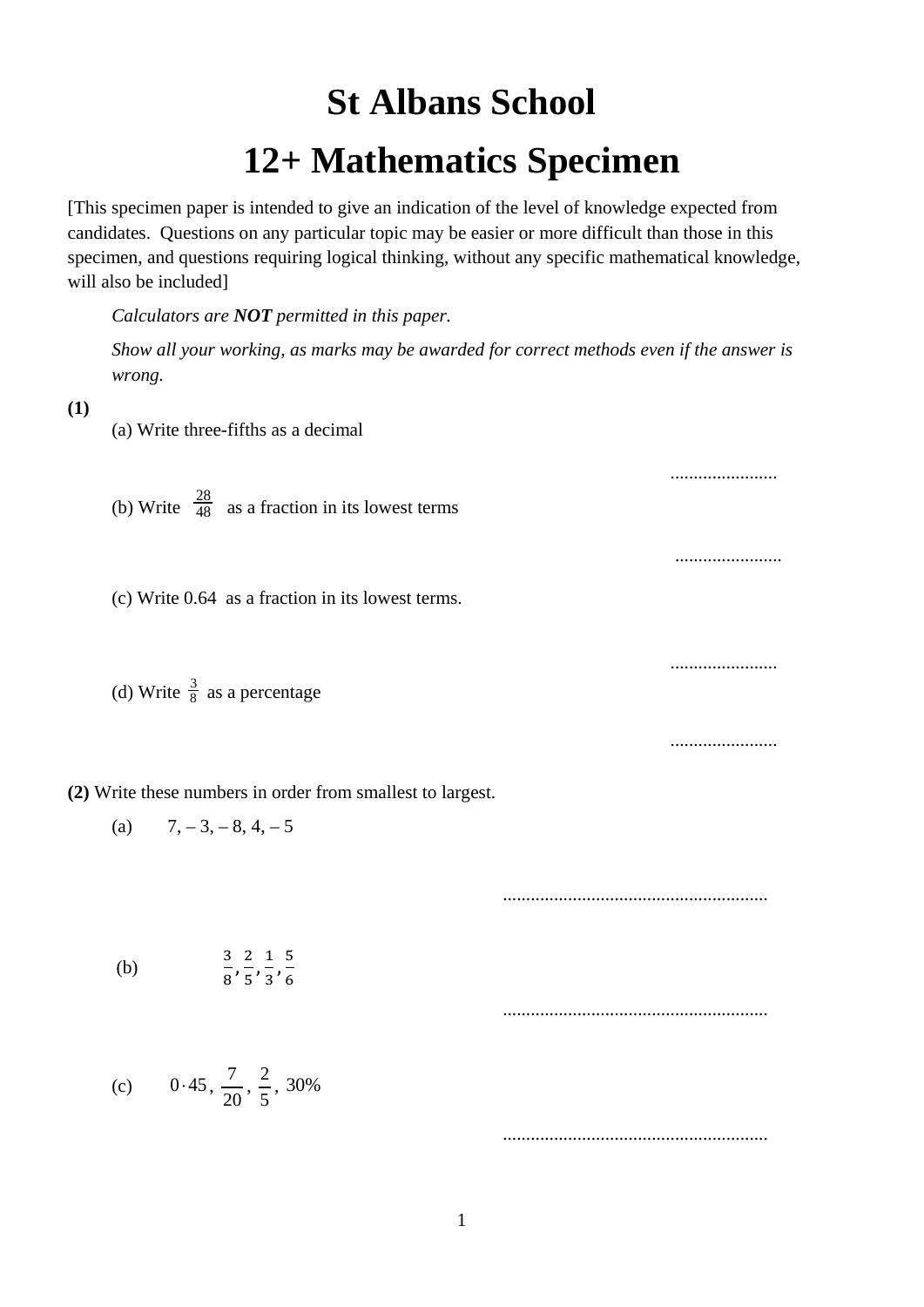| City           | Midnight<br>temperature | <b>Midday</b><br>temperature |
|----------------|-------------------------|------------------------------|
| <b>Belfast</b> | $-3$ °C                 | 6 °C                         |
| Cardiff        | $-7 °C$                 | $-1$ °C                      |
| London         | 1 °C                    | 8°C                          |
| Manchester     | $-4 °C$                 | 1°C                          |
| York           | $-5 °C$                 | 3 °C                         |

The table shows temperatures at midnight and midday on one day in five cities.

(a) Which city had the lowest midnight temperature?

.......................

(b) At midnight, how many degrees higher was the temperature in York than Cardiff?

.......................

(c) Which city had the smallest rise in temperature from midnight to midday?

(d) Which city had the greatest rise in temperature from midnight to midday?

.......................

.......................

.......................

.......................

.......................

.......................

## **(4)** Calculate the following

- (a)  $\frac{3}{5} + \frac{3}{4} =$
- (b)  $1\frac{2}{3} \frac{3}{5} =$
- (c)  $2\frac{1}{4} \times \frac{2}{3} =$
- (d)  $\frac{3}{8} \div \frac{2}{3} =$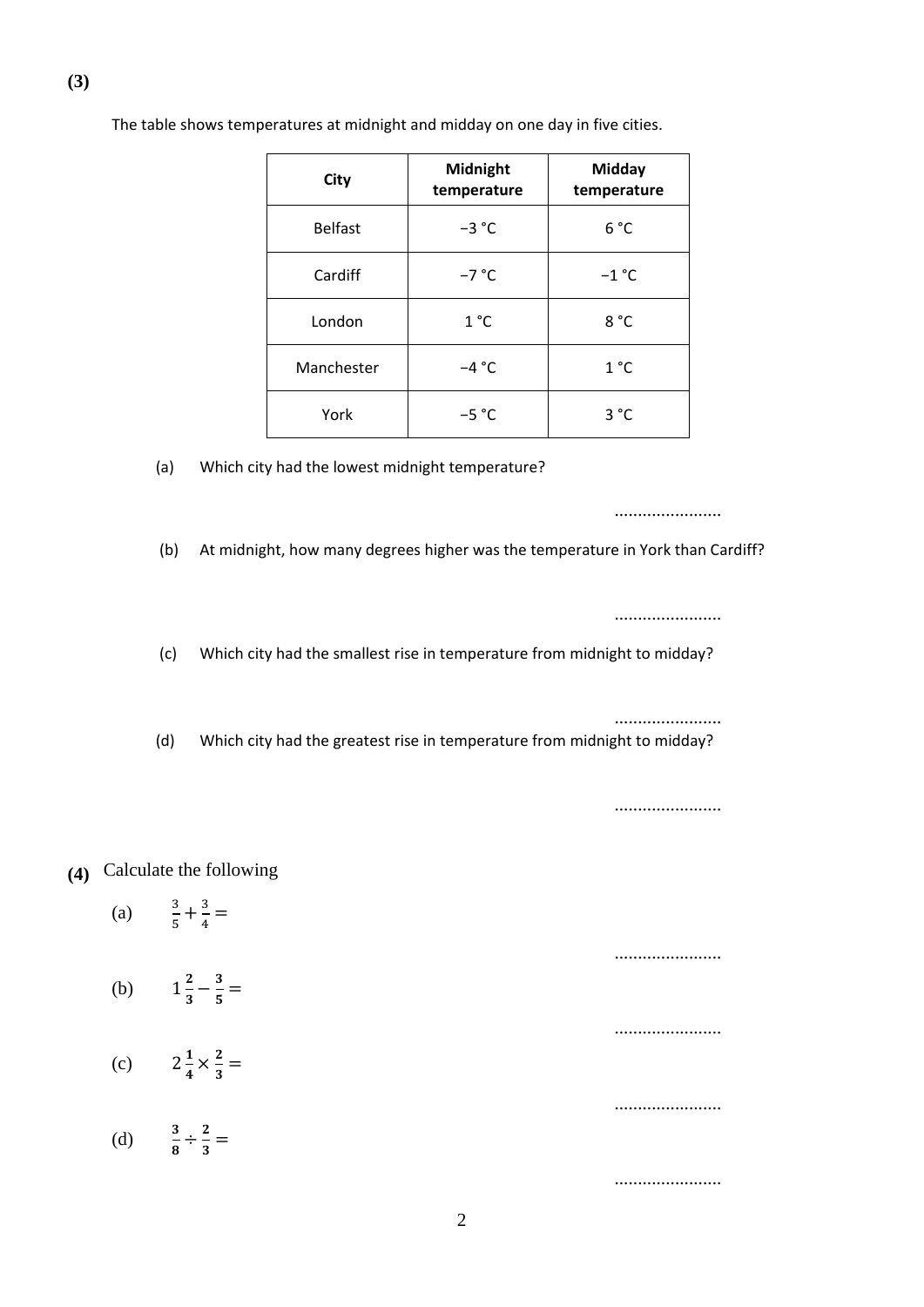**(5)** (a) Show clearly that

 $132 \times 24 = 3168$ 

(b) Use (a) to work out the following:

(i)  $3168 \div 12 =$ 

(ii)  $1.32 \times 2.4 =$ 

**(6)**

The cost of 5 calculators is £35. Work out the cost of 8 of these calculators.

**(7)** A table tennis club has 160 members. 120 members are male and the rest are female.

(a) Write the ratio of male to female members as a ratio in its simplest form.

.......................

.......................

.......................

.......................

(b) The ratio of the number of right-handed members to the number of left-handed members is  $9:1$ .

How many of the 160 members are right-handed?

**(8)** (a) Write each of the numbers in this calculation correct to 1 significant figure.

$$
\frac{496 \times 20.4}{51.1}
$$

.......................

.......................

(b) Use your answer to part (a) to work out an approximate value for the answer to the calculation.

.......................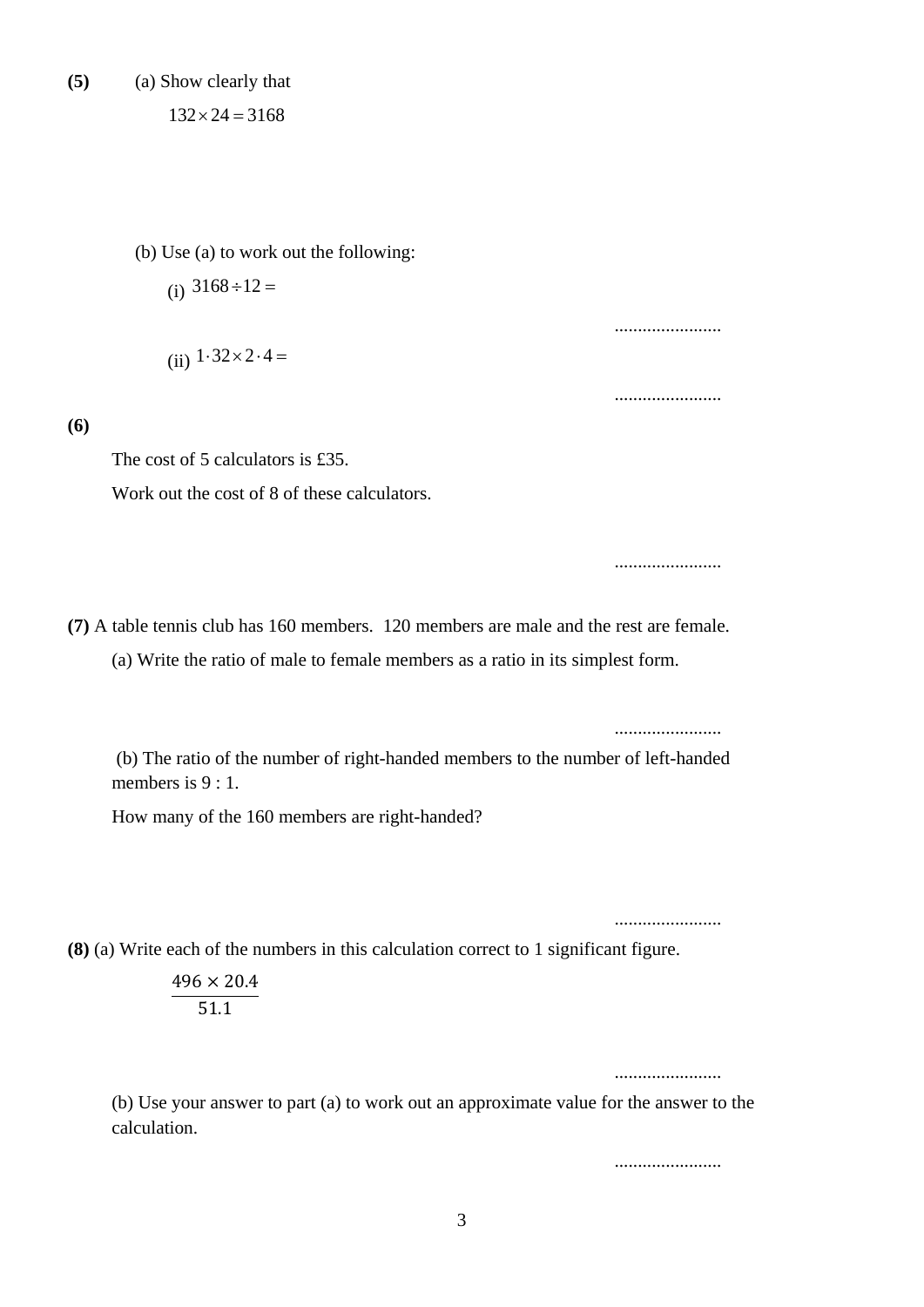If 
$$
a = 3, b = -2, c = 4
$$
 and  $d = -5$  work out  
\n(a)  $a + bd =$ 

**(10)** The price of a coat costing £60 was first increased by 15% and then reduced by 10%. What is the final price?

.......................

.......................

.......................

.......................

.......................

.......................

.......................

**(11)** Simplify the following

| (a) $5x+2y-3x+4y=$         |  |
|----------------------------|--|
| $\Omega$ $\Omega$ $\Omega$ |  |

- (b) ....................... <sup>2</sup> 2 3 *ab a b* × =
- (c) ....................... 3 4 *p p* × =

(d) 
$$
(p^2)^5
$$
 =

## **(12)** Solve the following equations to find x.

(b)  $\frac{\pi}{5} = 10$ (c)  $8 - x = 3$ (d)  $\frac{2}{r} = 4$ (e)  $4x-3=7$ (f)  $3x-2=x+4$ 5  $\frac{x}{x}$  = *x* =

 $5x = 20$ 

(a)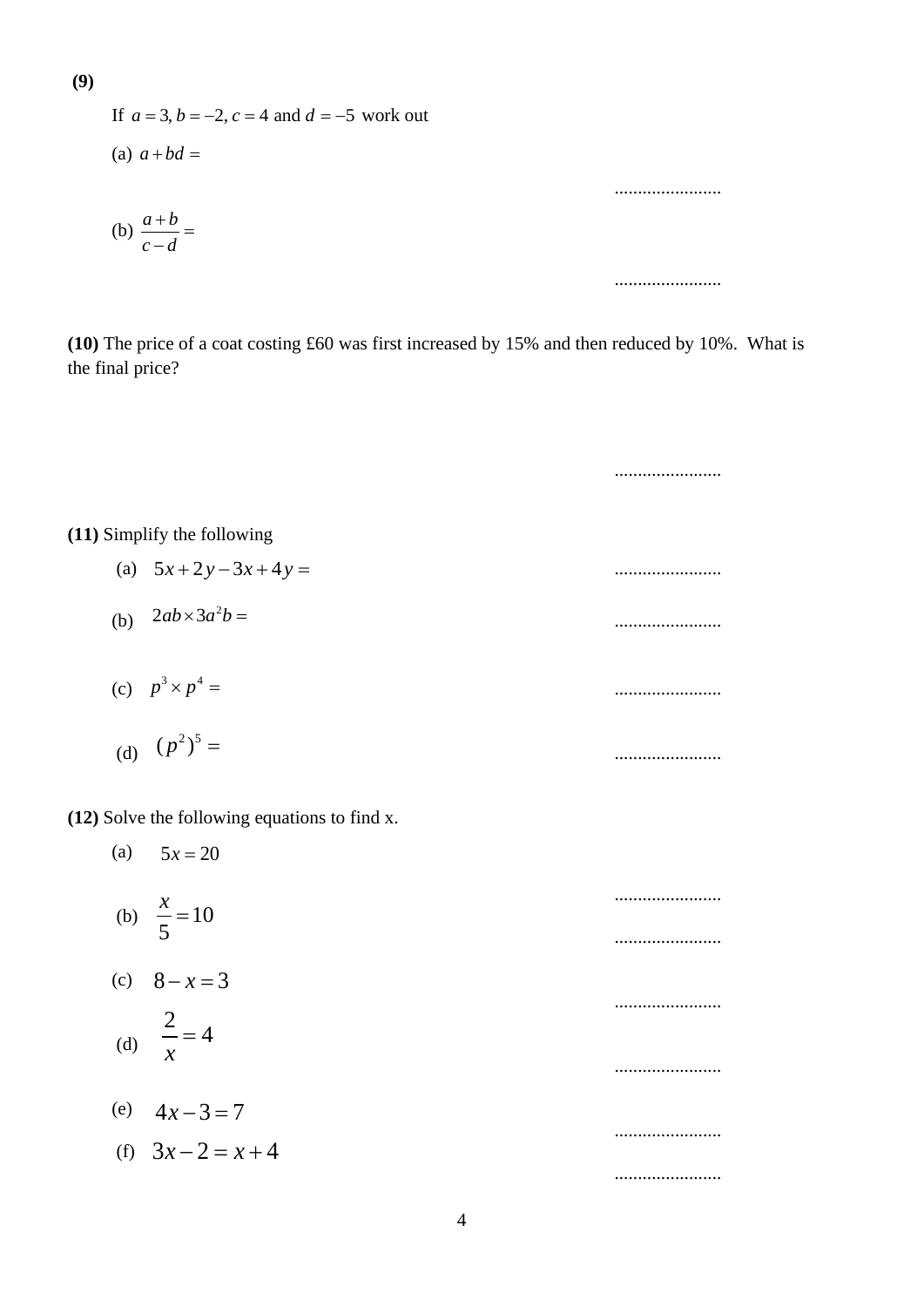### **(13)** The number 60 written as a product of prime factors is  $2 \times 2 \times 3 \times 5$

(a) Write 126 as a product of prime factors

.......................................

(b) Use your answer to (a), without doing any further calculations, to write 1260 as a product of prime factors.

.......................................

**(14)** A school has 1100 pupils. 485 of these pupils are girls.

2  $\frac{2}{5}$  of the girls like sport.  $\frac{3}{5}$  of the boys like sport.

Work out the total number of pupils in the school who like sport.

.......................................

**(15)** I drive for 90km at a speed of 60kph and then for 40km at a speed of 80kph

(a) How long does the whole journey take?

.......................................

.......................................

(b) What is my average speed for the whole journey?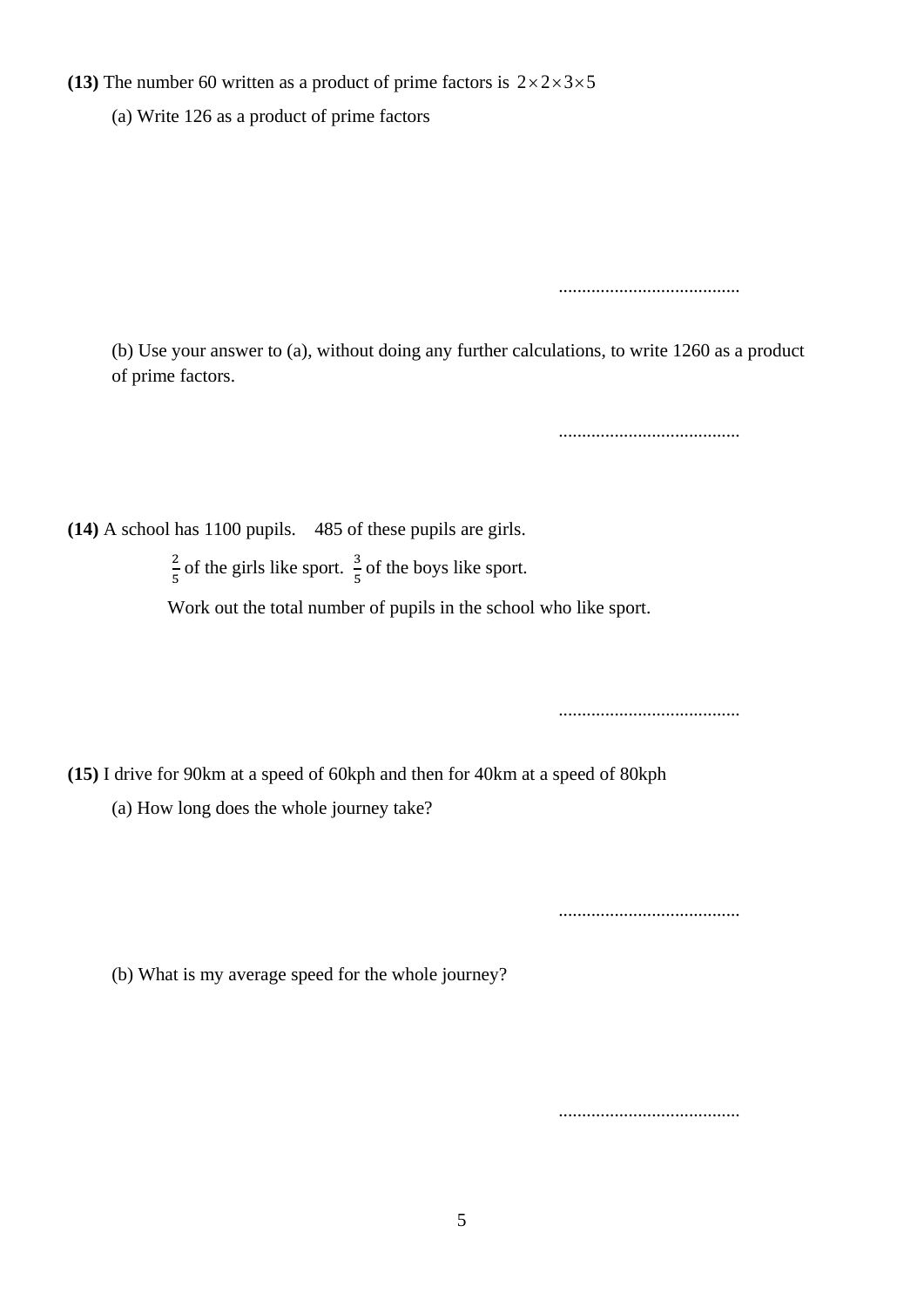**(16)** I have three red cards numbered 1, 4 and 5 and three blue cards numbered 2, 3 and 6.

I choose one card of each colour.

(a) List all the possible combinations of numbers that I might pick, entering the results in the table.



(b) What is the probability that the number on the red card is more than the number on the blue card?

**(17)** A group of 5 people have an average weight of 61kg.

(a) What is the total weight of the group?

.......................................

.......................................

(b) A sixth person weighing 67 kg joins the group. What is the average weight of all six people?

.......................................

(c) After a seventh person is included the average is 60kg. What is the weight of the seventh person?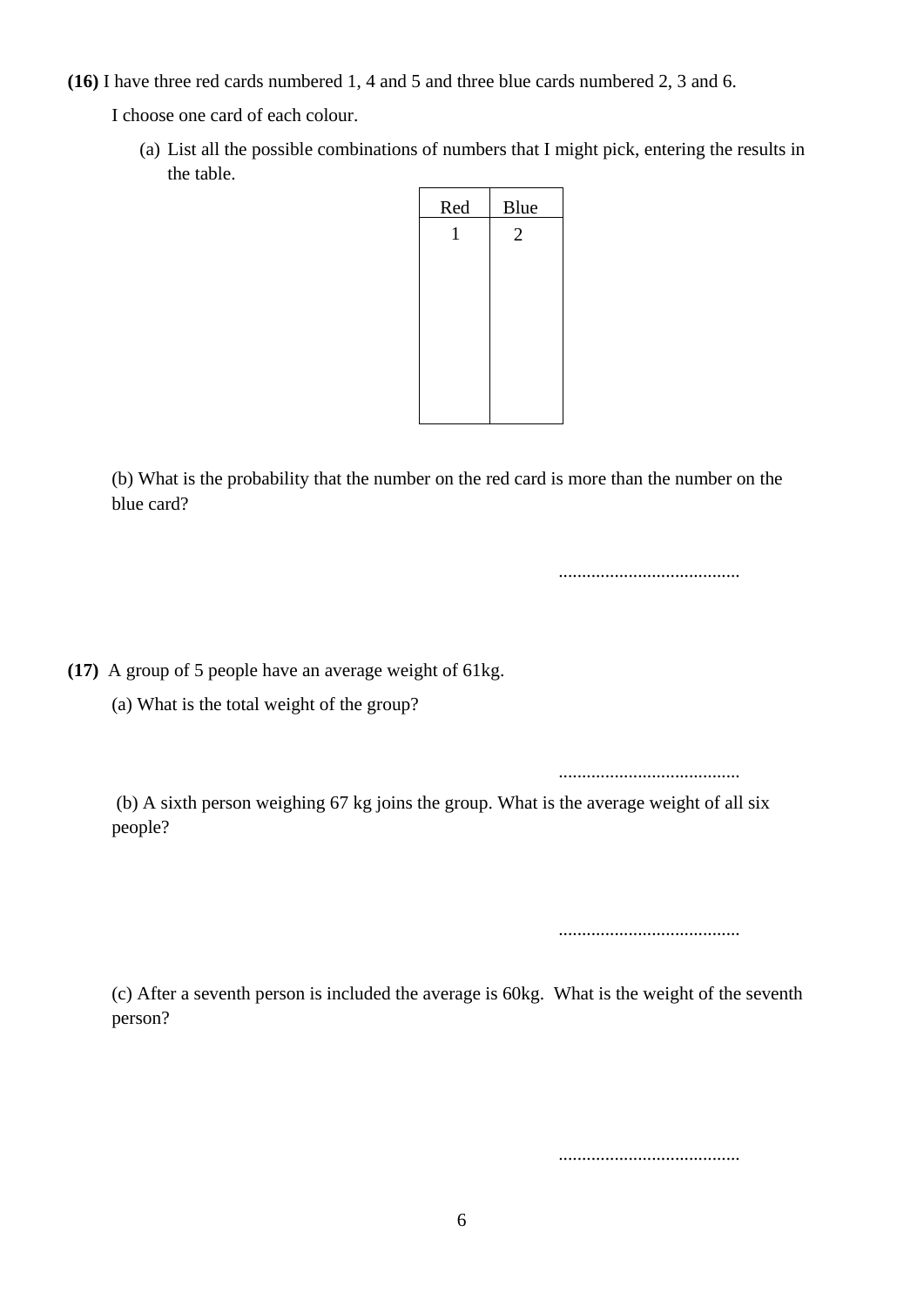**(18)** The diagram shows a rhombus. The midpoints of its sides are joined with a straight line.



What is the size of angle p?

**(19)** A sequence begins 2, 5, 8, 11, ........ Assuming this pattern continues, find (a) the next 3 terms ....................................... (b) the  $50<sup>th</sup>$  term

.......................................

.......................................

**(20)** If A gives B £2 they will have the same amount of money, and if B gives A £2 then A will have twice as much as B.

How much do they each have?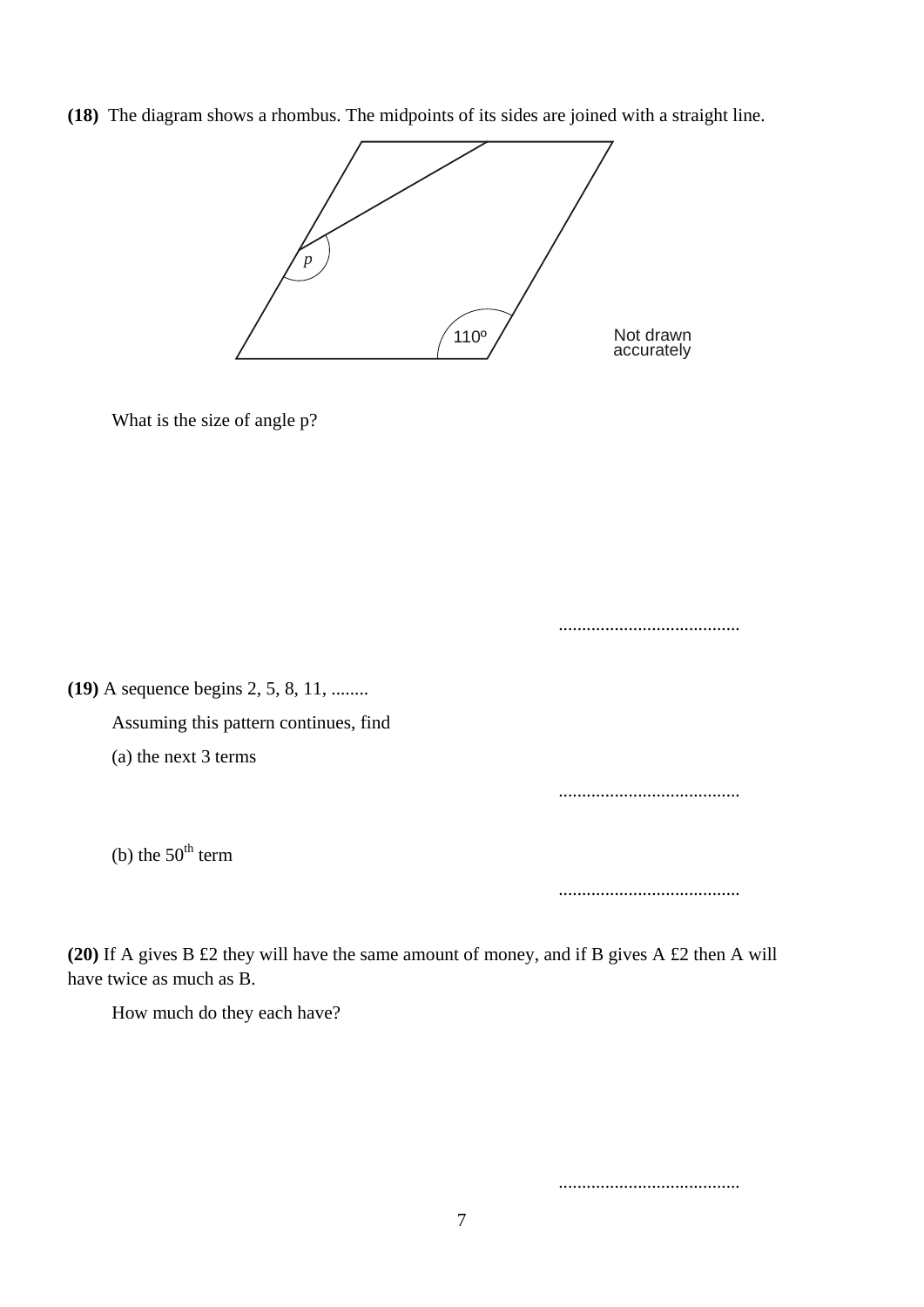**(21)** Find the total surface area of a cube which has volume  $27 \text{ cm}^3$ 

.......................................

**(22)** I have a number of counters which I try to arrange in rows to form a rectangle. When I arrange them in 3 rows or 4 rows I have one counter left over, but I can arrange them in 5 rows exactly. What is the smallest number of counters I can have?

.......................................

**(23)** The currency on planet Zlot is Akids. Each Akid is divided into 5 Blims and each Blim into 12 Cwots.

(a) Add together 3 Blims 9 Cwots and 4 Blims 7 Cwots. (Give your answer in Akids, Blims and Cwots)

.......................................

(b) What is one-third of an Akid in Blims and Cwots?